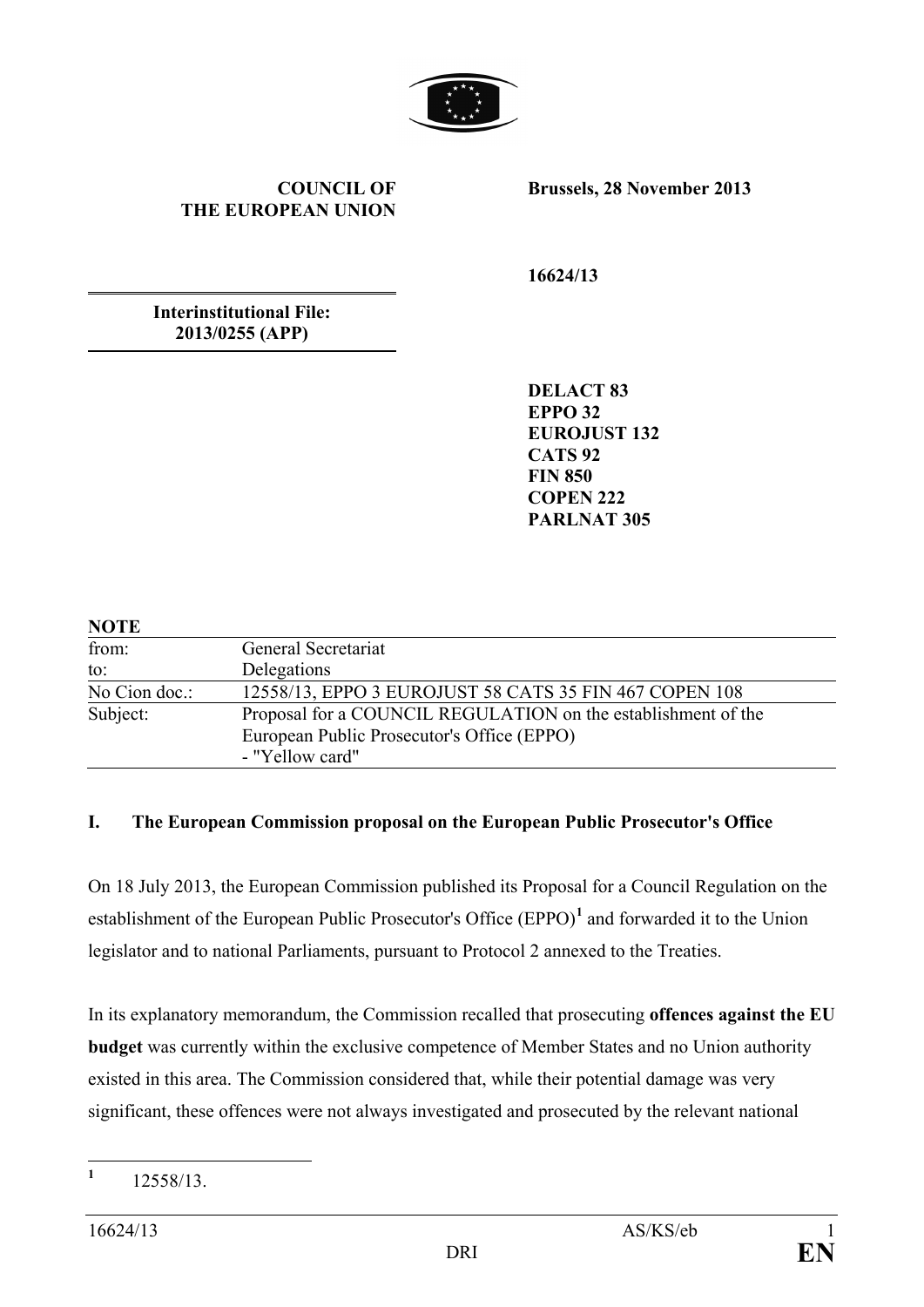authorities, as law enforcement resources were limited. The Commission concluded that, as Member States' criminal investigation and prosecution authorities were currently unable to achieve an equivalent level of protection and enforcement, the Union not only had the competence but also the obligation to act.

The proposal seeks to set up the European Public Prosecutor's Office and define its competences and procedures. It complements an earlier legislative proposal $<sup>2</sup>$  $<sup>2</sup>$  $<sup>2</sup>$  which defines the criminal offences</sup> as well as the applicable sanctions.

On 28 October 2013, 14 national chambers, totalling 19 votes, issued *"reasoned opinions"* on the EPPO proposal, i.e. negative votes, stating that they found it in breach with the principle of subsidiarity. This was the second time the *"yellow card"* procedure was applied under the procedure provided for under Protocol 2 of the Treaty**[3](#page-1-1) .**

## **II. The** *"Yellow card"* **procedure introduced by the Lisbon Treaty**

The possibility for the so-called *"yellow card"* is foreseen in Protocol 2 annexed to the Treaties. Pursuant to Articles 6 and 7, where reasoned opinions on a draft legislative act's non-compliance with the principle of subsidiarity, sent within eight weeks from the date of their transmission, represent at least one third of all the votes allocated to the national Parliaments under Article 7(1), the draft must be reviewed. This threshold shall be a quarter in the case of a draft legislative act submitted on the basis of Article 76 TFEU on the area of freedom, security and justice.

After such review, the Commission or, where appropriate, the group of Member States, the European Parliament, the Court of Justice, the European Central Bank or the European Investment Bank, if the draft legislative act originates from them, may decide to maintain, amend or withdraw the draft. Reasons must be given for this decision.

<span id="page-1-0"></span>**<sup>2</sup>** Proposal for a Directive of the European Parliament and of the Council on the fight against fraud to the Union's financial interests by means of criminal law, 11 July 2012, COM (2012) 363 final

<span id="page-1-1"></span>**<sup>3</sup>** The first *''yellow card''* had been issued in May 2012 on the ''Monti II'' proposal (Proposal for a Council Regulation on the exercise of the right to take collective action within the context of the freedom of establishment and the freedom to provide services, (COM (2012)130)). On 12 September 2012, the Commission withdrew its proposal.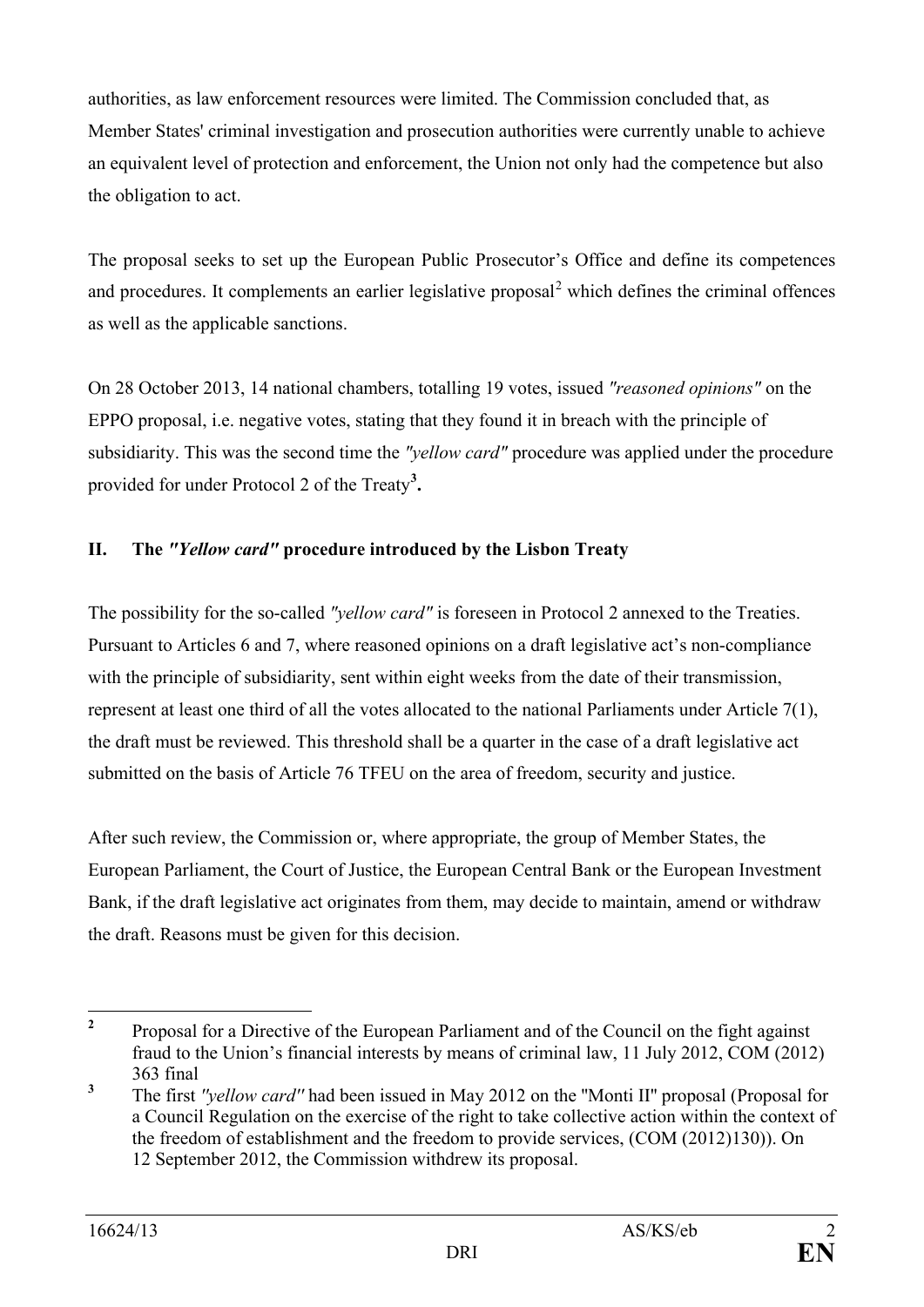## **III. The** *"Yellow card"* **procedure on the EPPO proposal**

On the EPPO proposal 1[4](#page-2-0) reasoned opinions<sup>4</sup> were issued, totalling 19 votes (14 required), stating that they found it in breach with the principle of subsidiarity. These opinions were issues by the Dutch Senate, Czech Senate, Dutch House of Representatives, Cyprus House of Representatives, UK House of Commons, Hungarian Parliament, Swedish Parliament, Irish Parliament, Romanian Chamber of Deputies, Slovenian Parliament, French Senate, Maltese Parliament and the UK House of Lords.

Globally, national Parliaments considered in particular that the Commission had not adequately considered the option of strengthening existing (e.g. Eurojust, OLAF) or alternative mechanisms; that it had failed to substantiate the need and the added value of a EPPO; and that the protection of the EU financial interests could be better obtained by strengthening and deepening existing mechanisms of cross-border cooperation between criminal justice authorities.

In particular, the Irish Parliament stresses that criminal law is primarily a national competence, and indicates, together with the UK House of Commons and UK House of Lords, that the Commission has not adequately considered the option of strengthening existing or alternative mechanisms.

According to the Dutch Senate, Swedish Parliament, UK House of Commons, Cyprus Parliament, Slovenian Parliament and Czech Senate, the Commission has failed to substantiate the need and the added value of a European Public Prosecutor's Office (EPPO). They are of the opinion that the protection of the EU financial interests can be better obtained by strengthening and deepening existing mechanisms of cross-border cooperation between criminal justice authorities.

The Czech Senate points out that the proposal may violate the fundamental rights guaranteed by the Czech Republic and by the EU Charter of Fundamental Rights with regard to the right to a lawful judge and to a fair trial.

The Dutch Senate, French Senate and Hungarian Parliament also stress that the powers given to the EPPO are too far reaching. The French Senate, in particular, expresses its preference for a more

<span id="page-2-0"></span>**<sup>4</sup>** 16160/13.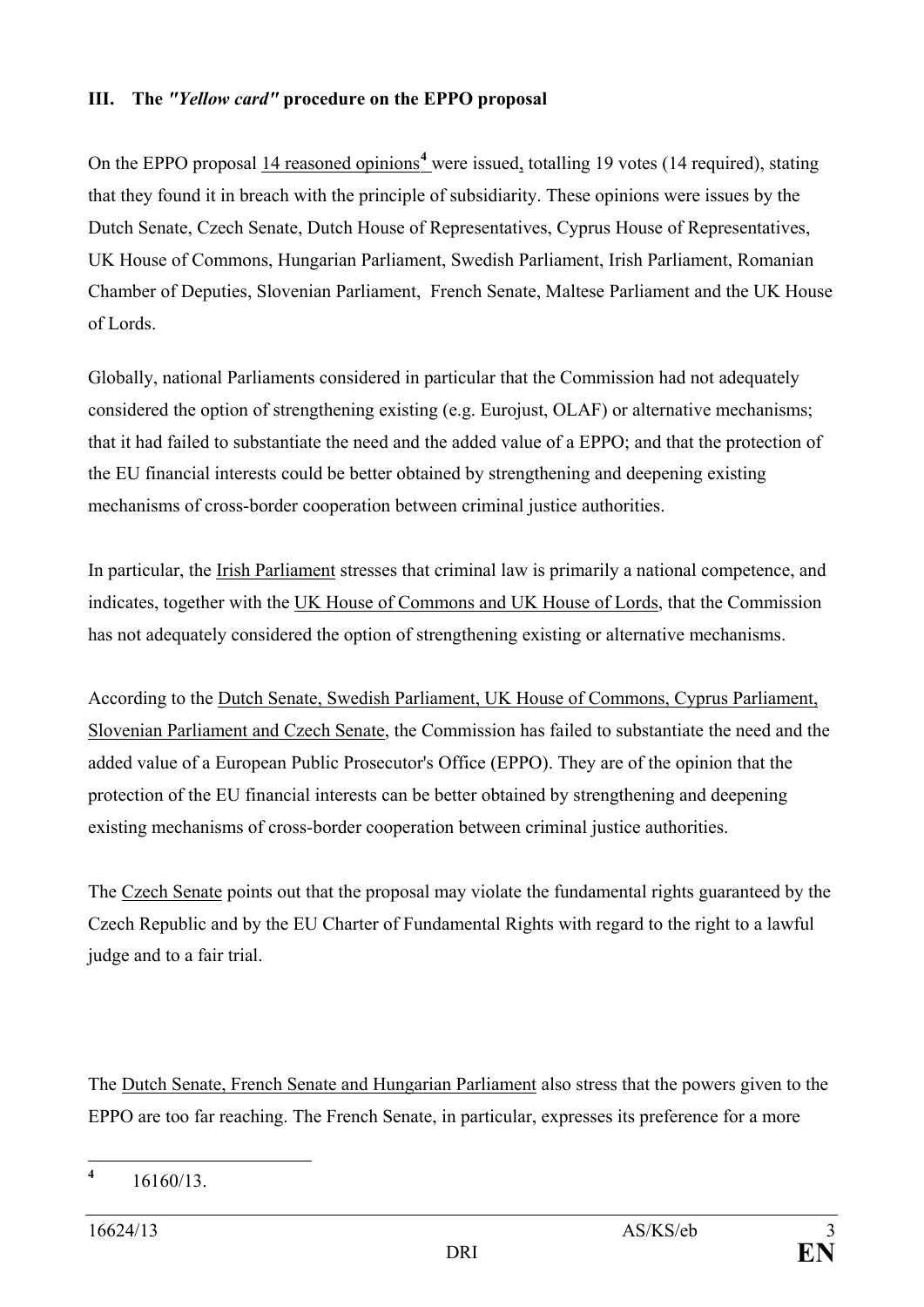"collegial" EPPO, and fears that the Commission's ambitious proposal would be met by a strong reluctance from Member States.

Delegations will find in the Annex to this note a list enumerating national Parliaments' opinions, issued by the GSC for information.